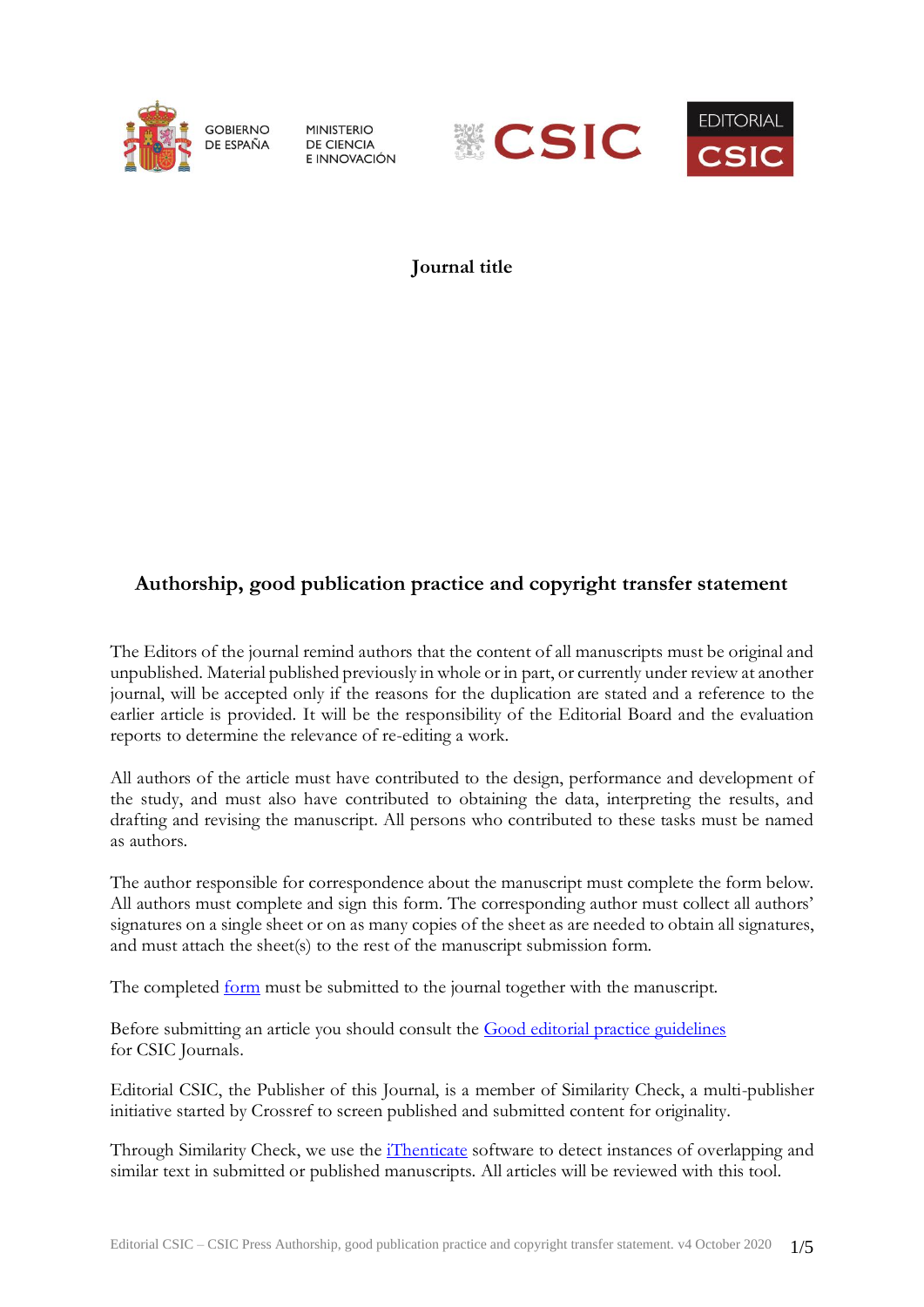## **Journal title**

## **Title of the manuscript**

**Statement of originality and lack of prior publication** (All boxes must be checked)

| This manuscript is original and unpublished, and has not been nor will be submitted to |
|----------------------------------------------------------------------------------------|
| another journal for consideration unless it is rejected.                               |

None of the data presented in this manuscript have been plagiarized, fabricated, manipulated or falsified. All original data are distinguished clearly from previously published data.

All original sources upon which information in the manuscript is based, and all theories and data from previously published sources, have been properly identified and cited.

The sources of all previously published figures, tables, data, photographs, etc. in the manuscript have been cited, and all necessary permissions to reproduce them in any medium have been provided.

Permission has been obtained from all persons who provided unpublished data verbally or in writing, and all verbal and written communications are clearly identified as such and attributed to their author(s).

**Statement of partial or total overlap** (Check only those boxes that apply)

Parts of this manuscript have been published previously (Please provide relevant details below in the Comments box, along with the overlapping text.)

This manuscript is a translation of a previously published article and permission has been obtained from the publisher of the initial version. The secondary nature (translation) of this manuscript will be explicitly noted in the final publication. (Please provide relevant details in the Comments box below, along with the originally published text.)

**Authorship** (Both boxes must be checked)

All persons named as authors in this manuscript have participated in the planning, design and performance of the research, and in the interpretation of the results. In addition, all persons named as authors critically reviewed the manuscript, approved the final version and consent to its publication.

No person responsible for the manuscript and who meets the criteria for scientific authorship has been omitted from the list of authors.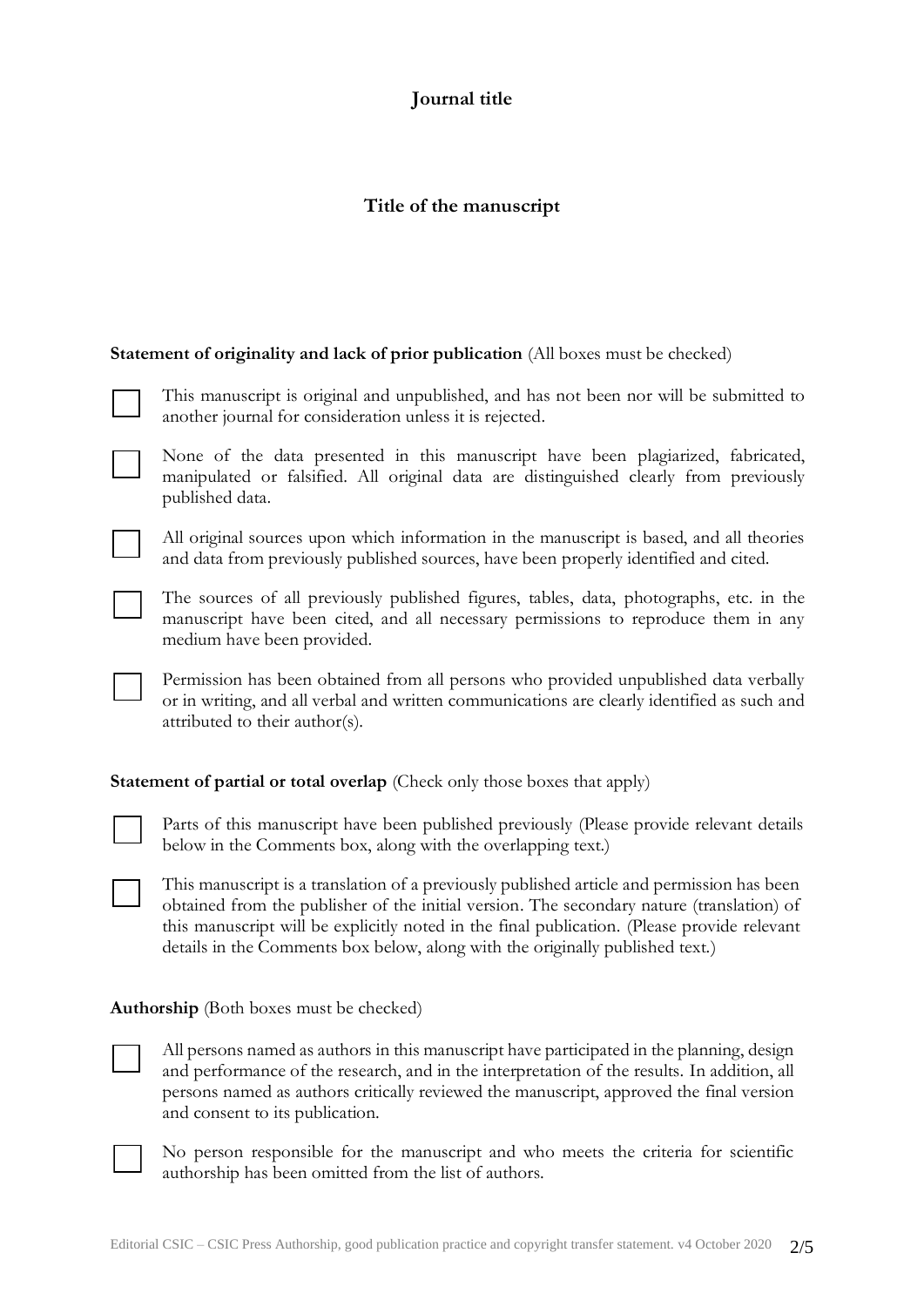#### **Data collection and interpretation of the results** (Both boxes must be checked)



All authors of this manuscript have avoided errors in the experimental or theoretical design, presentation and interpretation of the results. If any such errors are detected in the manuscript before or after publication, the authors will immediately alert the Editors.



The results of this study have been interpreted objectively. Any results that contradict the authors' point of view have been discussed in the manuscript.

#### Funding sources and acknowledgments (Both boxes must be checked)



All sources of funding provided for this study are acknowledged, with a concise mention of the funding organization and identification code.

All persons who contributed to the manuscript but who are not authors and who are not responsible for preparation of the manuscript are mentioned in the Acknowledgments.

**Conflicts of interest** (Check only if applicable)



In the Comments box below the authors provide information regarding any commercial, financial or personal relationships with people or institutions that might have an interest of any nature in the research reported in this manuscript.

#### **Data Repositories** (Check only if applicable)



Datasets obtained from the research developed in this article have been deposited in a repository.

Indicate the name and URL of the repository in the "Observations" section at the end of this document.

**Authorization for the publication of the email** (Check only if applicable - consult the Author Guidelines of the journal)



All persons who sign this work authorize the publication of their contact email in the article, as well as on the website of the journal.

We recommend the use of institutional type emails.

#### **Copyright transfer and dissemination** (This box must be checked.)

Authors acknowledge that publishing this manuscript implies the transfer of copyright to Editorial CSIC, which reserves the right to distribute the published version of the article on the Internet under the terms of use and distribution of a Creative Commons Attribution 4.0 International license*.* Distribution of the article in this manner ensures that authors are in compliance with current Spanish legislation (*Ley 14/2011, de 1 de junio, de la Ciencia, la Tecnología y la Innovación, artículo 37.3*) regarding the requirement to provide open access to research results obtained with funding from public research organizations.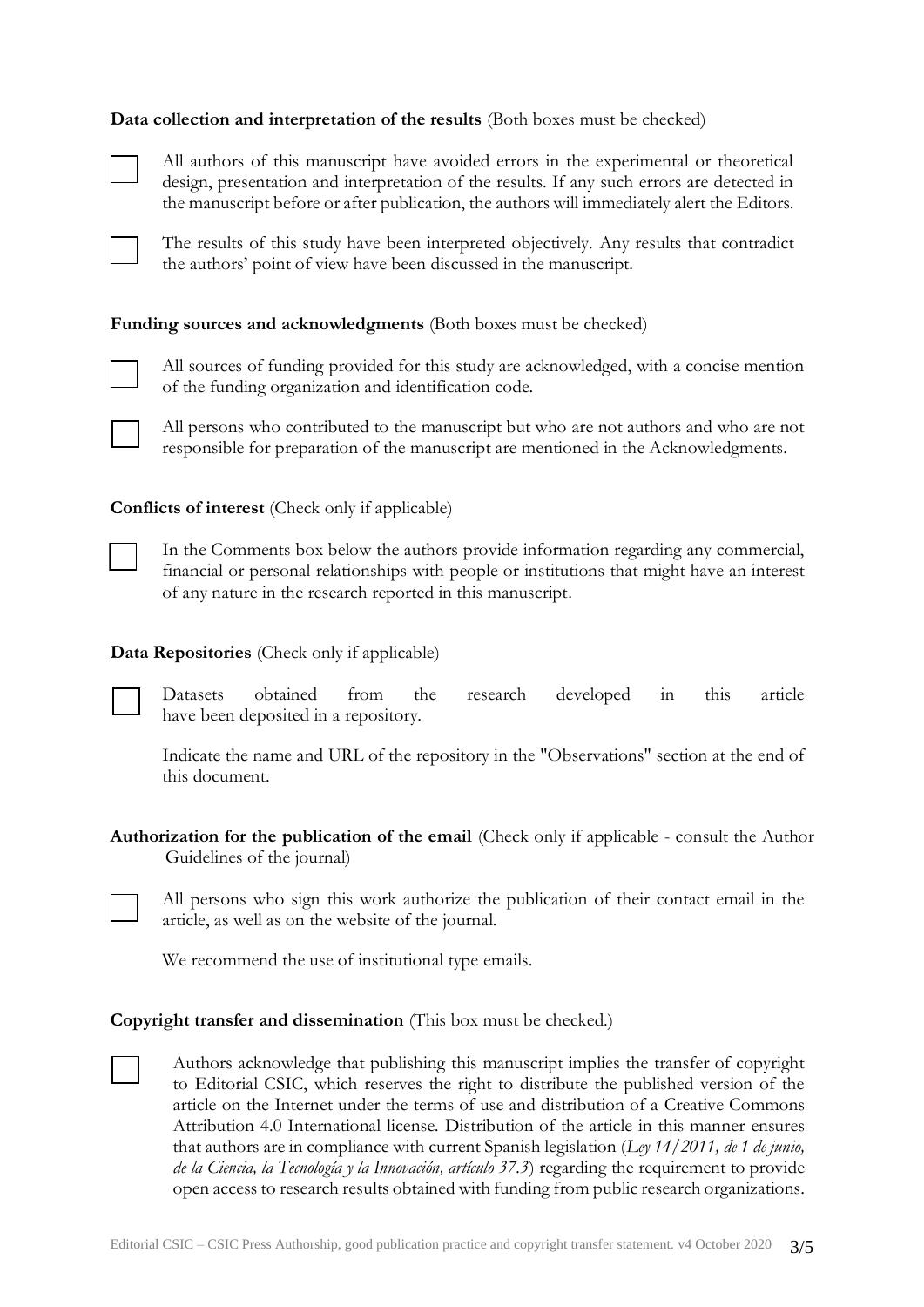**Journal title**

# **Title of the manuscript**

## **AUTHORS**

| Surname(s) | Name | Signature | Date |
|------------|------|-----------|------|
|            |      |           |      |
|            |      |           |      |
|            |      |           |      |
|            |      |           |      |
|            |      |           |      |
|            |      |           |      |
|            |      |           |      |
|            |      |           |      |
|            |      |           |      |
|            |      |           |      |